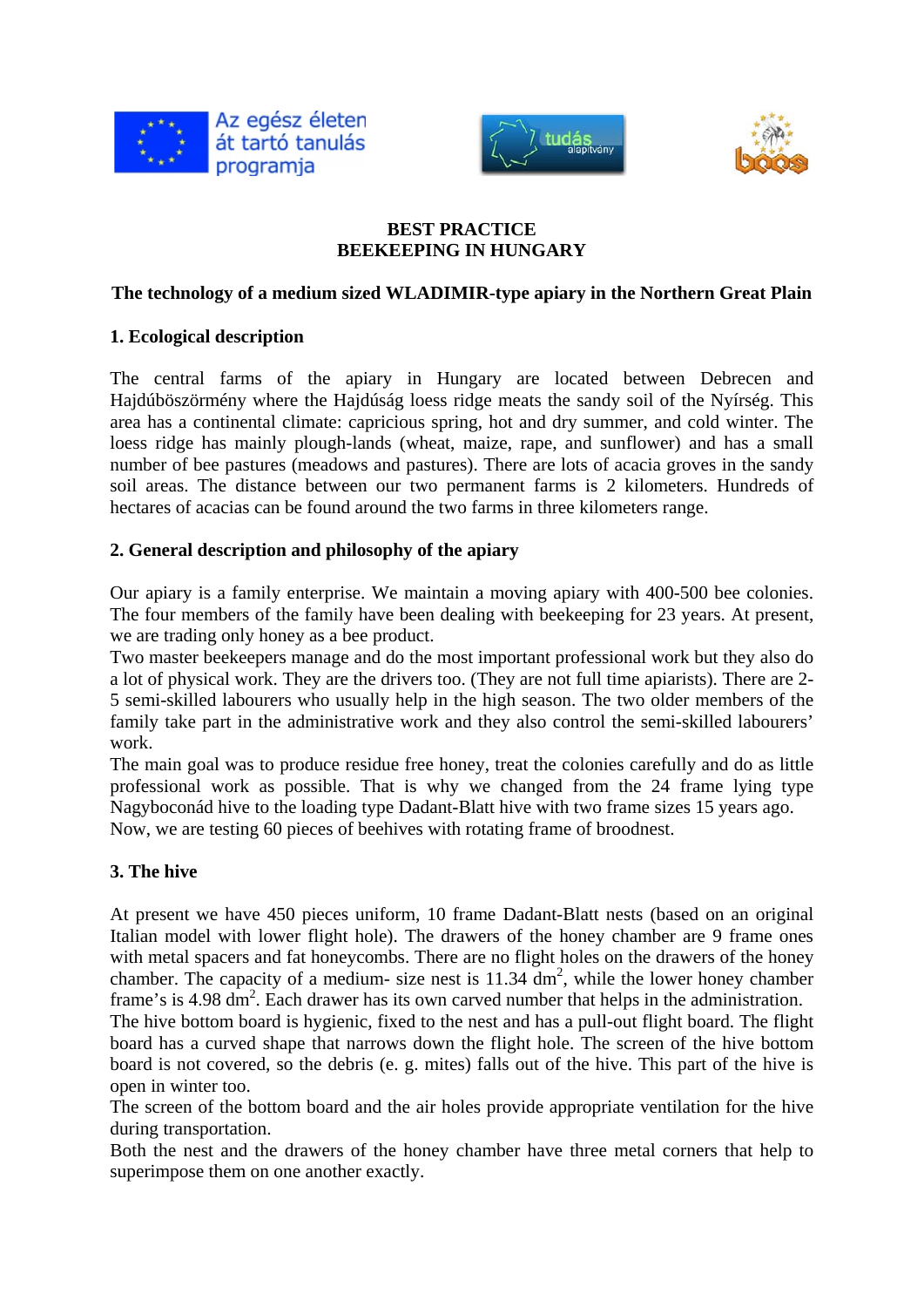The top of the hive is zinc-plated. There is a plastic Hannemann screen that separates the nest from the honey chamber if required. Bees can be cleared from the drawers full of honey with the help of the bee escape board made of veneer or wood-fibre (four pieces metal corner, or two pieces metal ring).

## **4. Moving, transportation**

Due to the bee pastures, it is necessary to move the apiary to 5-6 different places resulting in 10-12 transports per year. We used to employ a transport company for years, but now we have a lift tail truck that can carry 165 hives, and a five-seater van with a trailer that can carry 55 hives altogether. One night is enough to transport the whole apiary, if required.

Some preparations need to be done before the transportation: an empty honey chamber drawer is kept above the nest permanently, the covers in the feeding tray are removed in spring, and the feeder is turned round. The parts of the hives are bound well by straps. The handles of the drawers of the nest help to load them. The loaded hives are strapped down tight.

### **5. The bee pasture**

In early spring, the large gardens and orchards of the village (with fruit trees such as cherry, sour cherry, plum, apple, pear, peach) that are situated around the apiary and the underwood of the acacia groove (e.g. blind-nettle) provide plentiful pollen and sufficient quantity of nectar for the appropriate development.

In the end of April, we move the apiary near rape fields and divide it into groups of 50-80 then install them 150-200 meter from each other. The rape provides pollen for 2-3 weeks and more than 10 kg honey per colony.

After the flowering of rape ceased, we transfer back the colonies to our central farm. At this time the acacia starts flowering. In case of good weather conditions the flowering of acacia may last for two weeks. After it we move the colonies to the Zemplén, where the acacia is still flowering for 1-2 more weeks in a lucky year. The honey yield of these two acacias may reach 40 kg per colony.

In June-July we move the colonies to different bee pastures: Common Milkweed (*Asclepias syriaca*) in Bács-Kiskun; desert false indigo (*Amorpha fruticosa*) at the riverside Tisza. It is possible that the honey yield can be extracted, if it is a good year. If good bee pastures are not available then we usually feed the colonies as long as the sunflower starts flowering.

Sunflower: we often try to find large sunflower lands with different phenological phase in Hajdú-Bihar. The flowering usually lasts for 3 weeks. The honey yield may reach 20-30 kg per colony.

After the sunflower stopped flowering, meadows, pastures and hayfields are used as bee pastures and, if required, we feed the colonies in order to prepare them for wintering.

# **6. Honey removal**

Nest extracting at the farm: the frames are always taken out of the hive by the same apiarist. Bees are cleared off the frames by shaking then mechanical brushing (battery powered). After it, the frames are put into a closed box then loaded onto a hand trolley and taken to the extracting tent that is surrounded by a plastic net and has a waterproof roof. The extractor is an axial, programmable machine that operates on 220 volts. It has a rotating basket, and can hold 8 frames altogether. An aggregator supplies power for the extractor. Usually 3-5 people work in the tent at once who are controlled by an expert apiarist.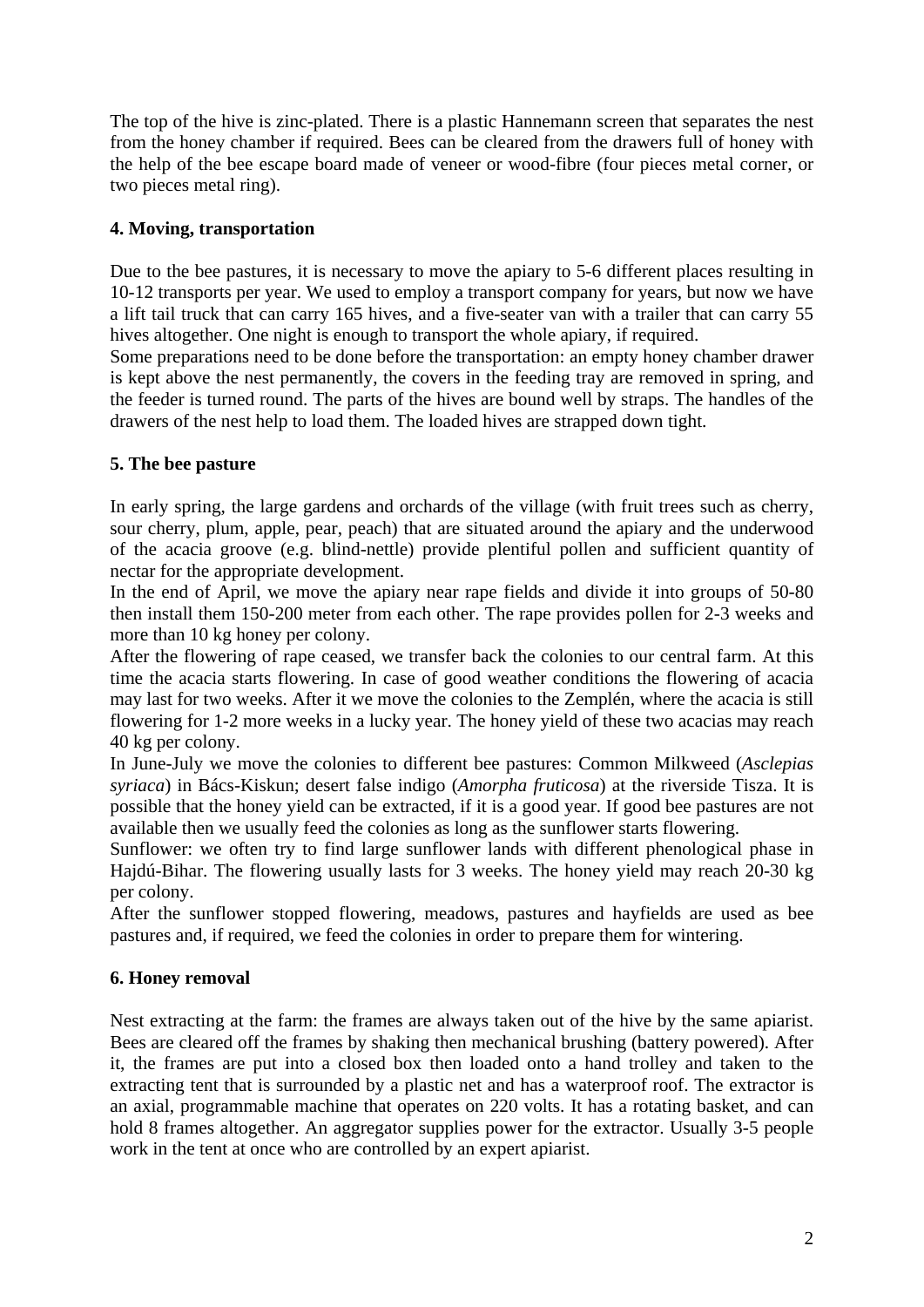Depending on the forage, if the honey chamber drawers are 60-70% full, an empty drawer is placed onto the nest, onto this an escape board then onto this the drawer with full of honey is placed. After 16-24 hours, bees move down into the nest and the honey drawers are ready to take. We transport the honey chambers home where they are extracted in a building made from bricks that is maintained for this reason. The drawers are placed onto a pallet (60 pieces per pallet) and transported into the storage by a fork lift truck. The honey removal work also includes the cleaning of the frames from wax. Uncapping knives or electric uncapping knives are used for opening the cells. Our honey removal tools are enameled or made of acidresistant steel. The extracted honey is stored in 120 liter capacity plastic barrels. The wax fragments are usually removed from the honey within 1-2 days after the extraction.

## **7. Feeding**

Syrup feeding: the syrup is a mixture of one part sugar and one part water or one part sugar and two part water. A 5 liter capacity plastic bucket with an air brake system is used for mixing the syrup. The top of the bucket has 9 holes and each one is 2 mm in diameter. These holes fit to those ones which are in the middle of the feeder.

Stimulating feeding in spring: depending on the forage, the colonies are given some sugar syrup made of one part sugar and one part water in the end of March or in the beginning of April. It can be repeated, if required.

If the end of flowering of acacia is approaching, we start feeding syrup in order to avoid the starvation of bees, so the transportation of the colonies is not urgent.

Feeding in the end of summer: the pollen yield of natural bee pastures (meadows, pastures, ditch sides) is usually enough but in case of dry weather the feeding is inevitable. At this time the colonies are fed some sugar syrup made of one part sugar and one part water 5-7 times.

When the colonies are transported to the central farm, we make sure of the quantity of the stored honey in the hives. Colonies with small quantity of stored honey are provided with some sugar cake during winter.

Feeding sugar cake (based on the quantity of the stored honey): the sugar cake is made from powdered sugar and boiled honey and water. The mixture is about 1-1.2 kg that is put into a plastic bag and flattened 2-3 cm thick. A crosscut is made in the middle of the plastic bag that allows bees to get in. The bag is placed under the sponge that covers the hole of the feeder in winter.

### **8. Medication**

Out of the foraging season, hives are treated by such medication products that are allowed to use in organic beekeeping. According to need, the treatment with different products is repeated 4 times a year to control mites. Effective substances are: thymol, oxalic acid, formic acid.

The most important thing during the medication is that at least 10 colonies should be examined then treated in autumn. In order to examine the hives, the hygienic hive bottom board should be replaced by a tray with oil soaked white sheets in it. The following day, it is very easy to notice the mites that stuck on the oil soaked sheets.

The treatment should be done in autumn, out of the brooding season. If the average number of the fallen down mites is more than 10 then another treatment is required.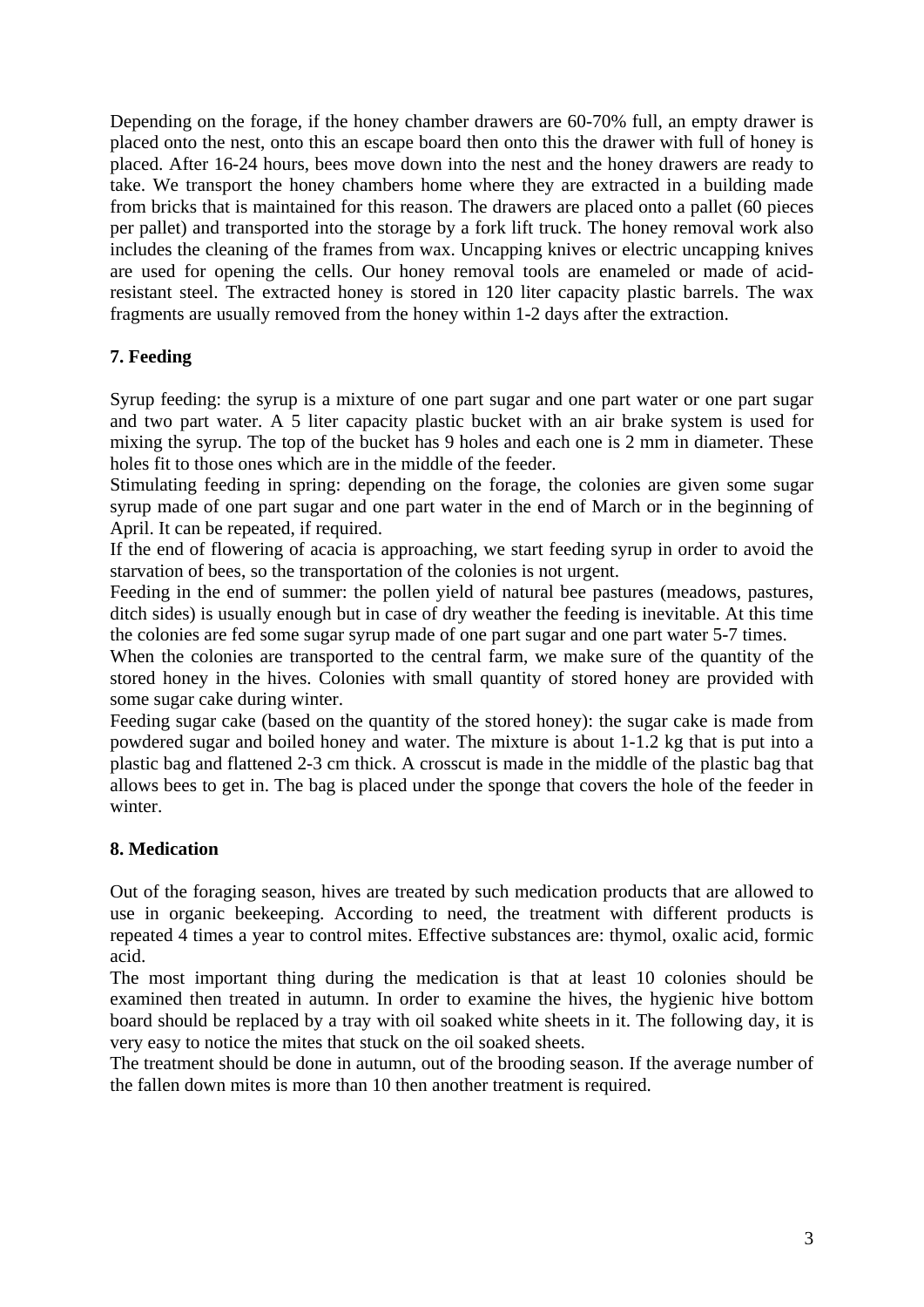# **9. Honey yield**

The most important honey of the Hungarian honey production is the acacia honey. The acacia honey production in the Great Plain provides the 30-50% of the annual Hungarian acacia honey yield. The sunflower provides our second significant honey yield. In a good year, its quantity is almost equal to the quantity of acacia honey. The yield of other kinds of honey (rape, Common Milkweed, linden, phacelia etc.) depends on the weather.

#### **10. Reproduction, comb replacement**

We are not planning to increase our bee colonies in the apiary, however, the colonies that have been died during the winter, should be replaced by artificial swarms. We start to produce artificial swarms from the beginning of the acacia foraging. We only use artificial combs made from self-produced wax for reproduction and comb replacement. The frames of the nests are used for three years. Combs of the honey chamber are replaced only if they get damaged during extraction.

Queens are usually replaced in every two years, but the low quality ones are culled at the age of one. Mother queens are reared in our apiary. They are descended from stock mothers that are controlled by us. Express nurse colonies are given baby larvae from the Jenter cage. After 24 hours, the larvae are taken to parent colonies where they hatch out in cages. The virgin queen is placed into a mating nuc where she can start mating with drones coming from our colonies.



*1. Honey supers in the store room 2. Placing the feed bucket* 





*3. Feeding device and queen grid 4. Loading down at night* 

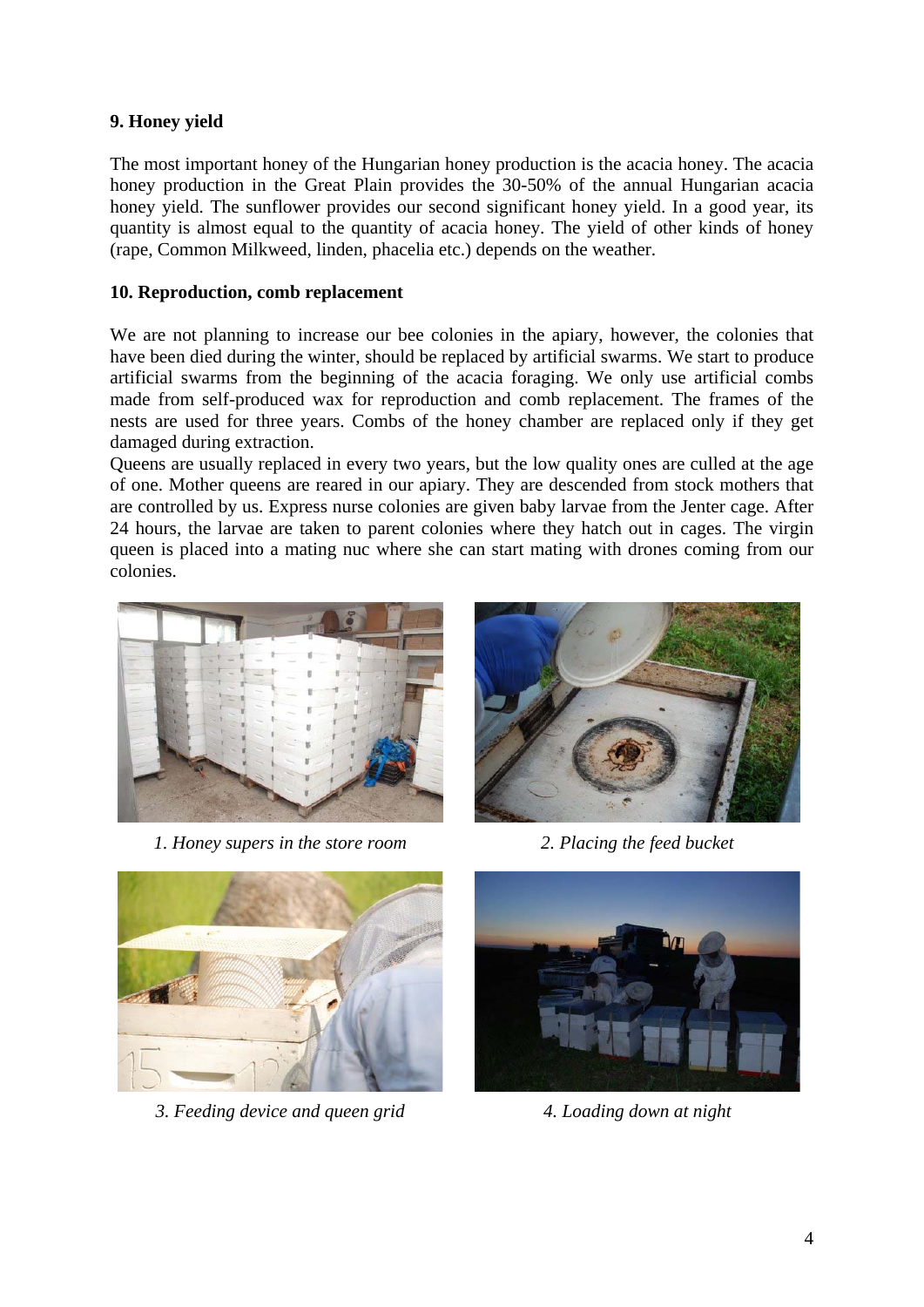

*5. Loading down in a rape field 6. Supers stored correctly* 









*11. Rows of hives north of the acacia wood 12. Hives north of the acacia wood* 



*7. Opening the hive after arrival 8. Checking the hives after arrival* 



*9. Checking the hives in acacia 10. Hives during acacia bloom period*